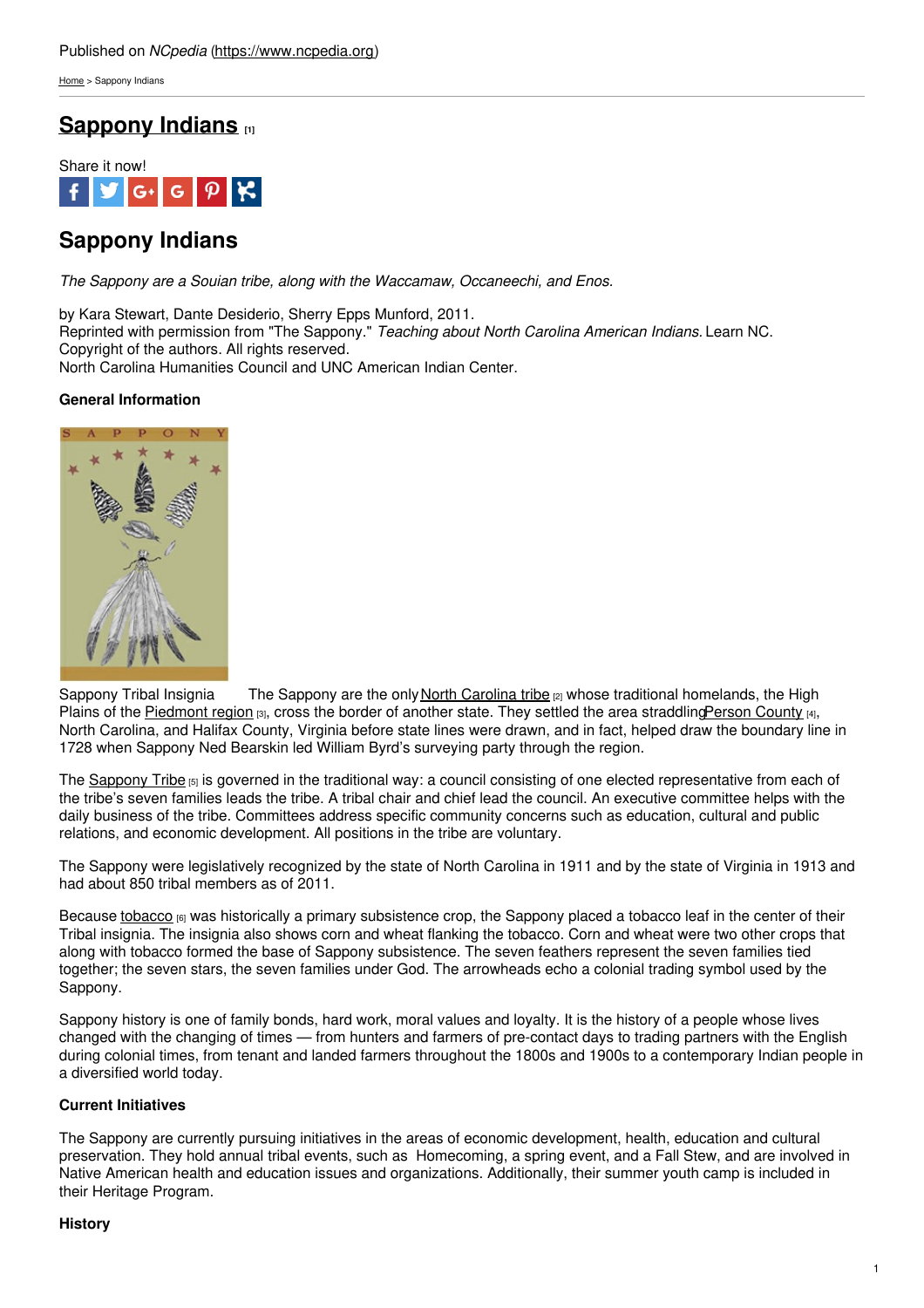

Ogilby, John. Circa 1671. "A new discription of Carolina by the order of the Lords Proprietors." North Carolina Maps. University of North [Carolina](https://dc.lib.unc.edu/cdm/ref/collection/ncmaps/id/498) at Chapel Hill. **Example 20** Transfer the beginning of the 1600s, Sappony Indians

were living in the foothills of the Blue Ridge Mountains of Virginia. They lived near some of their Siouan relatives.

In 1607, explorer John Smith asked the Algonquian-speaking Powhatan Indians about their native neighbors to the west. He was told of five villages along the western James River — Monahassanugh, Rassawek, Mowhemencho, Monassukapanough, and Massinacack. The Indians of Monassukapanough later became known as the Sappony.

The early map of eastern North Carolina and Virginia by John Ogilby features the towns and places visited by the explorer John [Lederer](https://www.ncpedia.org/biography/lederer-johann-or-john) [8], in 1669 and 1670. The map shows the ancestral Sappony towns of Sapona and Nahisan as well as the island town of Akenatzy (Occaneechi). Lederer described the various tribes living in the Piedmont as "distinguished into several Nations of Mahoc, Nuntaneuck, Nutaly, Nahyssan, Sapon, Managog, Mangoack, Akenatzy, and Monakin, etc."

Though the exact locations of these towns are unknown, Lederer's travels [9] shown on the Ogilby map confirm that in the early 1670s the Sappony were still in the Virginia Piedmont, somewhere north of Occaneechi Island.

Between 1671 and 1772 the Sappony and Tutelo moved away from the Virginia foothills to avoid Iroquoian enemy attacks. They settled with the Occaneechi on islands at the junction of the Staunton and Dan rivers, near present day Clarksville, Virginia. This island location allowed the Indians to benefit from trade between the English settlers and other Indian tribes to the west.

# **Bacon's Rebellion**

In 1676 these Indians became involved in Bacon's [Rebellion](https://encyclopediavirginia.org/entries/bacons-rebellion-1676-1677/) [10], a war that began with conflicts between the English and the Iroquoian Susquehannocks. The English and several Indian tribes friendly to the colonists, including the Sappony, signed a treaty at the end of the war. This Treaty of Middle [Plantation](https://encyclopediavirginia.org/entries/articles-of-peace-1677/)  $[11]$  changed the relationship of the Sappony and their allies with King Charles of Great Britain and with the English colonials. Now the government recognized the Sappony as a "tributary tribe," meaning they agreed to maintain peace with the colonists and pay a yearly tribute in fur and skins. For this, they were guaranteed homeland and protection by the Colonial government.

Following Bacon's Rebellion of 1676, despite assurances of protection and peace from the colonial government, the Sappony and many of their Siouan allies faced threat from hostile colonists and enemy Iroquoian tribes. They chose to leave the south-side Virginia area and move to safety in North Carolina. The Sappony joined their Siouan cousins, the [Catawba](https://www.ncpedia.org/catawba-indians) [12], at the Trading Ford along the Yadkin River.

In 1701, explorer John [Lawson](https://www.ncpedia.org/biography/lawson-john)  $131$  encountered the Sappony while they were living on the Yadkin. He commented that the Sappony King was "a good Friend to the [English."](https://archive.org/details/newvoyagetocarol00laws/page/46/mode/1up?view=theater)[14] Lawson also said that the "Toteros, Saponas, and Keyawees... were going to live together, by which they thought they could strengthen themselves..." [15] Shortly after Lawson's encounter with the Sappony, some of the tribe moved and settled Sapona Town, fifteen miles west of present-day Windsor, North Carolina.

# **Fort Christanna**

By 1708, the Sappony returned to south-side Virginia, but by this time Virginia colonists occupied their former Sappony tribal lands. So they settled east of present day Emporia, Virginia. Then in 1714, under the direction of Governor Alexander Spotswood, the colonial government set aside a six-mile square tract of land on the south side of the Meherrin River in what is today Brunswick County, Virginia, near Lawrenceville. Alongside this land, Spotswood constructed a fort, Fort Christanna, to protect the Sappony and their Siouan allies.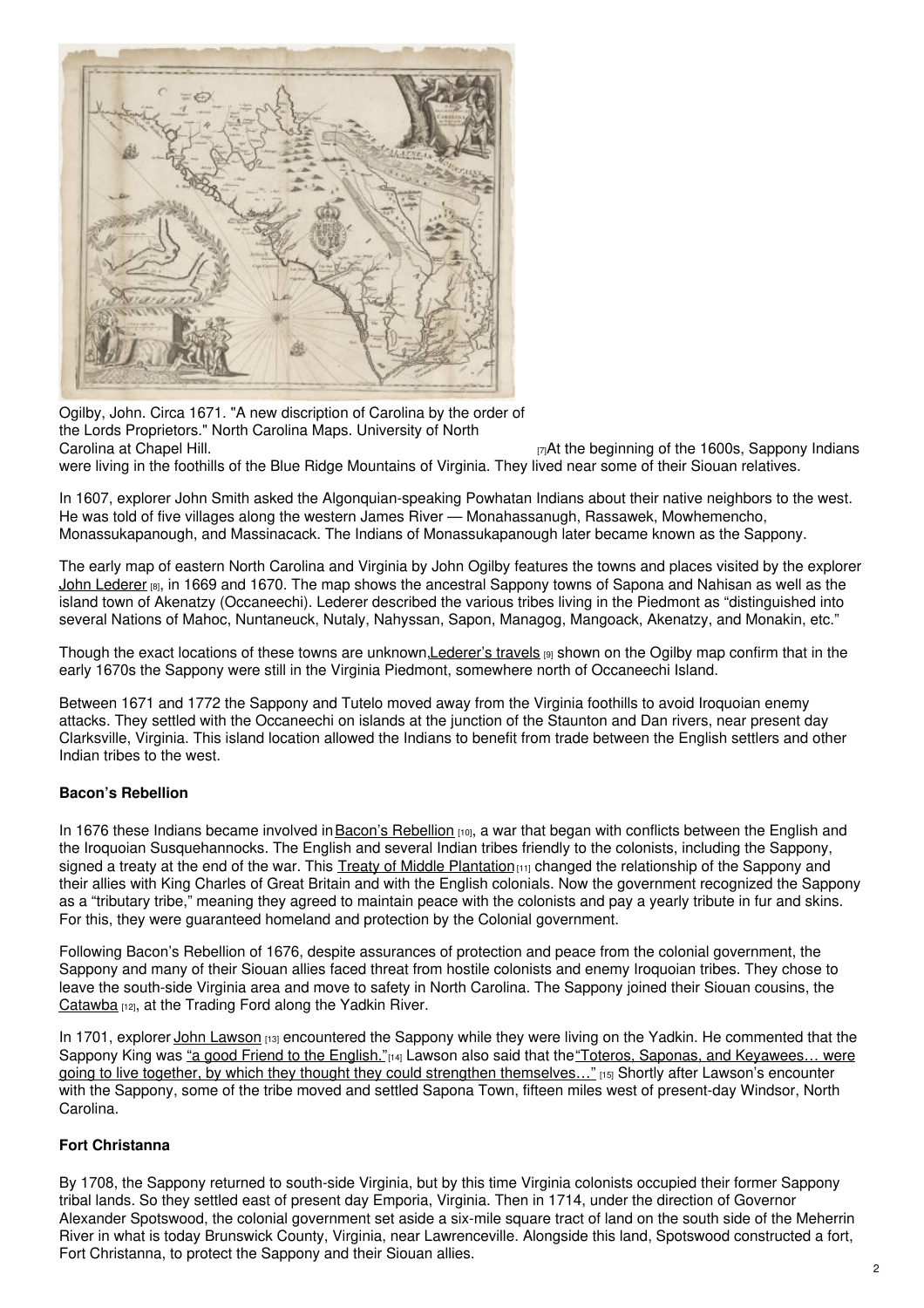Fort Christanna was built at what was then the western frontier of Virginia and served many purposes. It was a place where the Virginia Company conducted fur trade with the Indians. Indian children were taught English and Christianity there. And the fort protected the Virginia frontier settlers and the friendly Indian tribes from hostile Indian attacks. During this period, Governor [Spotswood](https://encyclopediavirginia.org/entries/spotswood-alexander-1676-1740/) [16] began referring to the Sappony, the Tutelo, and the Occaneechi collectively as the "Sappony."

In 1718 after Governor Spotswood lost funding for Fort Christanna, the fort was closed and the Sappony dispersed. Some of the Indians stayed in the Fort Christanna area while others moved to various communities in the Piedmont.

# **The Dividing Line**

The North Carolina Piedmont was as familiar to the Sappony as their Virginia homelands. When William Byrd surveyed the Virginia-North Carolina Piedmont border in 1728, he was led by a Sappony guide, Ned Bearskin, who was residing near Fort Christanna. Bearskin guided Byrd and his surveying party through the Piedmont from Currituck Sound on the North Carolina shore to the Dan River, the western frontier of these states at that time.

# **Time of transition**

After the closing of Fort Christanna, the Sappony established several communities. Some stayed in the Christanna area. Others settled along the trading path in what is now Dinwiddie County, Virginia. From this community, the descendants of several families of the High Plains Indian Settlement can trace their heritage.

The 1730s and 1740s were a time of transition for the Sappony. For a short time in the 1730s some Sappony lived again with the Catawba. Around 1740, some of these Sappony moved north to New York. Others however, followed the traders into a community on both sides of the Meherrin — the Flat Rock Creek settlement — in current Lunenburg and Mecklenburg Counties.

After the American [Revolution](https://www.ncpedia.org/american-revolution) [17], members of the Flat Rock Creek community began a migration into North Carolina. The Sappony moved south into present-day Person County, North Carolina, a safe and isolated area near the ancestral trading path that they had used since at least the 1670s. This is the same area Ned Bearskin had guided William Byrd through in 1728. After 1800, there was a gradual increase in the number of Sappony in the High Plains area.

# **Making High Plains Home**

# *Transitioning from agricultural subsistence*

For over two centuries, the Sappony living in High Plains grew tobacco as a primary subsistence crop, as well as corn and wheat. This, along with their Indian church and school, allowed the community to remain self-sufficient. The tribal insignia features a tobacco leaf because of its importance to the tribe. Today, tobacco farming in the region is no longer economically viable. Tribal members now pursue higher education and have become skilled in a variety of fields, currently working in many professions other than farming including education, medicine, finance and technology.

# *School and Church*

The church has always been the center of the Sappony community. It has been a place to meet, worship, and was even used for education before a separate school was built. The current Calvary Baptist Church is in Person County, North Carolina.

The first school began as one room in the Baptist church in Halifax County, Virginia in 1878. In 1911, the Sappony built and funded the High Plains Indian School in its final location in Person County, North Carolina after receiving legislative recognition from the state of North Carolina. Virginia state recognition and funding followed in 1913. The states paid for the teachers and the books; the community was required to build the school and playgrounds. By 1958 the school had expanded to six rooms. The High Plains Indian School eventually had classes for all grades through high school. In 1962 the school was closed with the advent of assimilation and the children were sent to other area schools.

# *Mid-Twentieth Century to Today*

Life changed for the Sappony as the century neared its mid-point. Some fought in World War II and the Korean War, taking them away from the community for the first time. Graduates of High Plains School began to leave the community for jobs or to further their education.

The 1960s changed things for the Sappony community as it did for the rest of the nation. The closing of the High Plains School and dispersion of the Sappony children to other schools brought greater contact with the world outside the isolated Sappony community for all Tribal members.

However, their ongoing commitment to community and family has kept them together. Those who have remained in High Plains have maintained the family homes and farm lands. Relatives who have moved from the area continue to come back for yearly family reunions, school reunions, and Sappony homecomings. Keeping the family stories and reconnecting with their early history has become a passion for many Sappony. Following this time of change, leaders in the community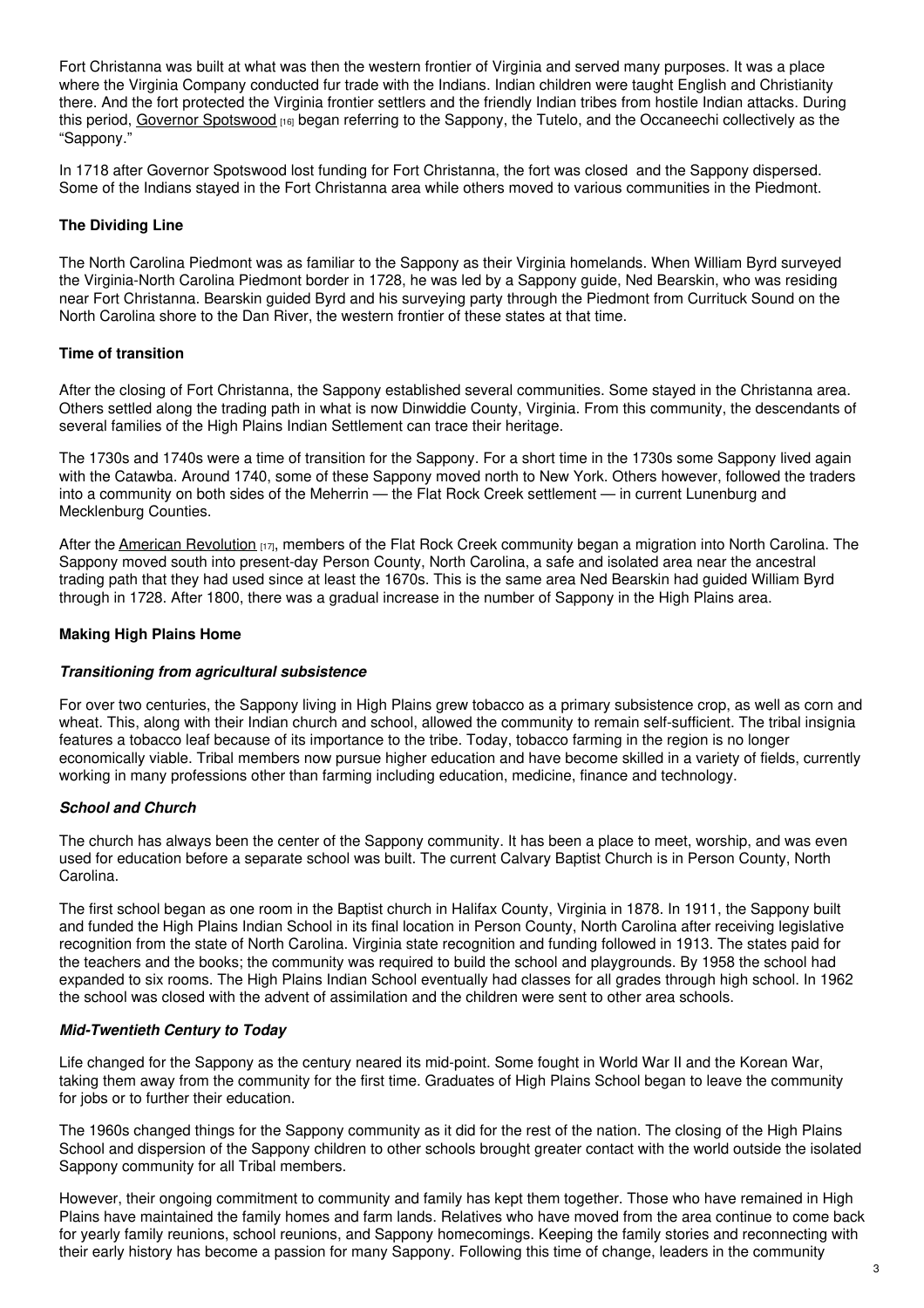began efforts to document Sappony history and to reclaim their Indian heritage.

In 2003, the Sappony officially [changed](https://digital.ncdcr.gov/digital/collection/p249901coll22/id/469285) their name [18] from the state-designated label of "Indians of Person County" to the current "Sappony" to more accurately reflect their heritage.

In recent years the tribe has made efforts to obtain federal recognition, educate others about their heritage, and create resources for maintaining their community through economic development and their Heritage Program, which includes a youth camp that began in 2001. Education remains of utmost importance to the Sappony, and their Education Committee awards annual scholarships to encourage and reward post-high school studies.

### **References:**

John Lawson, *A New Voyage to Carolina,*ed. Hugh Talmadge Lefler (1967)

John Lederer, *The Discoveries of John Lederer,* (1966).

*William Byrd's Histories of the Dividing Line Betwixt Virginia and North Carolina*, Dover edition (1967)

### **Additional resources:**

Official Sappony website: <https://www.sappony.org/> [5]

Sansbury, Buck. "5 Indians who graduate from high school in person are first of their race to accomplish feat there." Date and newspaper unknown.

Lawson, John. 1709. A new voyage to Carolina; : containing the exact description and natural history of that country: together with the present state thereof. And a journal of a thousand miles, travel'd thro' several nations of Indians. Giving a *particular account of their customs, manners &c*. Online at<https://archive.org/details/newvoyagetocarol00laws> [19]. Accessed 03/12/2013.

North Carolina General Assembly. 2003. "An act to officially designate the Indians previously recognized in the General Statutes as the Indians of Person County as Sappony." *Session Laws,* 2003-87. Online at <https://digital.ncdcr.gov/digital/collection/p249901coll22/id/46928> [20][5](https://digital.ncdcr.gov/digital/collection/p249901coll22/id/469285) [18]. Accessed 3/11/2013.

North Carolina General Assembly. 1913. "An act to amend sections 4168, 4169, 4170, and 4171 of the Revisal of 1905, and chapter 215 of the Public Laws of 1911, relative to the Indians of Person County." *Public local laws of the state of North Carolina passed by the General Assembly* [extra session 1913]. Chapter 22. Online at <https://digital.ncdcr.gov/digital/collection/p249901coll22/id/299196> [21]. Accessed 3/11/2013.

#### **Image credits:**

Ogilby, John. Circa 1671. "A new discription of Carolina by the order of the Lords Proprietors." North Carolina Maps. University of North Carolina at Chapel Hill. Online at <https://dc.lib.unc.edu/cdm/ref/collection/ncmaps/id/498> [7]. Accessed 03/12/2013.

**Subjects:** [American](https://www.ncpedia.org/category/subjects/american-indian) Indians [22] **Authors:** [Desiderio,](https://www.ncpedia.org/category/authors/desiderio-dante) Dante [23] [Munford,](https://www.ncpedia.org/category/authors/munford-sherry) Sherry Epps [24] [Stewart,](https://www.ncpedia.org/category/authors/stewart-kara) Kara [25] **Origin - location:** [Person](https://www.ncpedia.org/category/origin-location/piedmont/p) County [26] **From:** North Carolina [Humanities](https://www.ncpedia.org/category/entry-source/north) Council and UNC American Indian Center. [27] **User Tags:** [SACIE](https://www.ncpedia.org/category/user-tags/sacie) [28]

1 January 2011 | Desiderio, Dante; Munford, Sherry Epps; Stewart, Kara

**Source URL:** https://www.ncpedia.org/sappony-indians

#### **Links**

<sup>[1]</sup> https://www.ncpedia.org/sappony-indians

<sup>[2]</sup> https://www.ncpedia.org/tribes

<sup>[3]</sup> https://www.ncpedia.org/geography/region/piedmont

<sup>[4]</sup> https://www.ncpedia.org/geography/person

<sup>[5]</sup> https://www.sappony.org/

<sup>[6]</sup> https://www.ncpedia.org/tobacco

<sup>[7]</sup> https://dc.lib.unc.edu/cdm/ref/collection/ncmaps/id/498

<sup>[8]</sup> https://www.ncpedia.org/biography/lederer-johann-or-john

<sup>[9]</sup> https://www.ncpedia.org/lederer-expedition